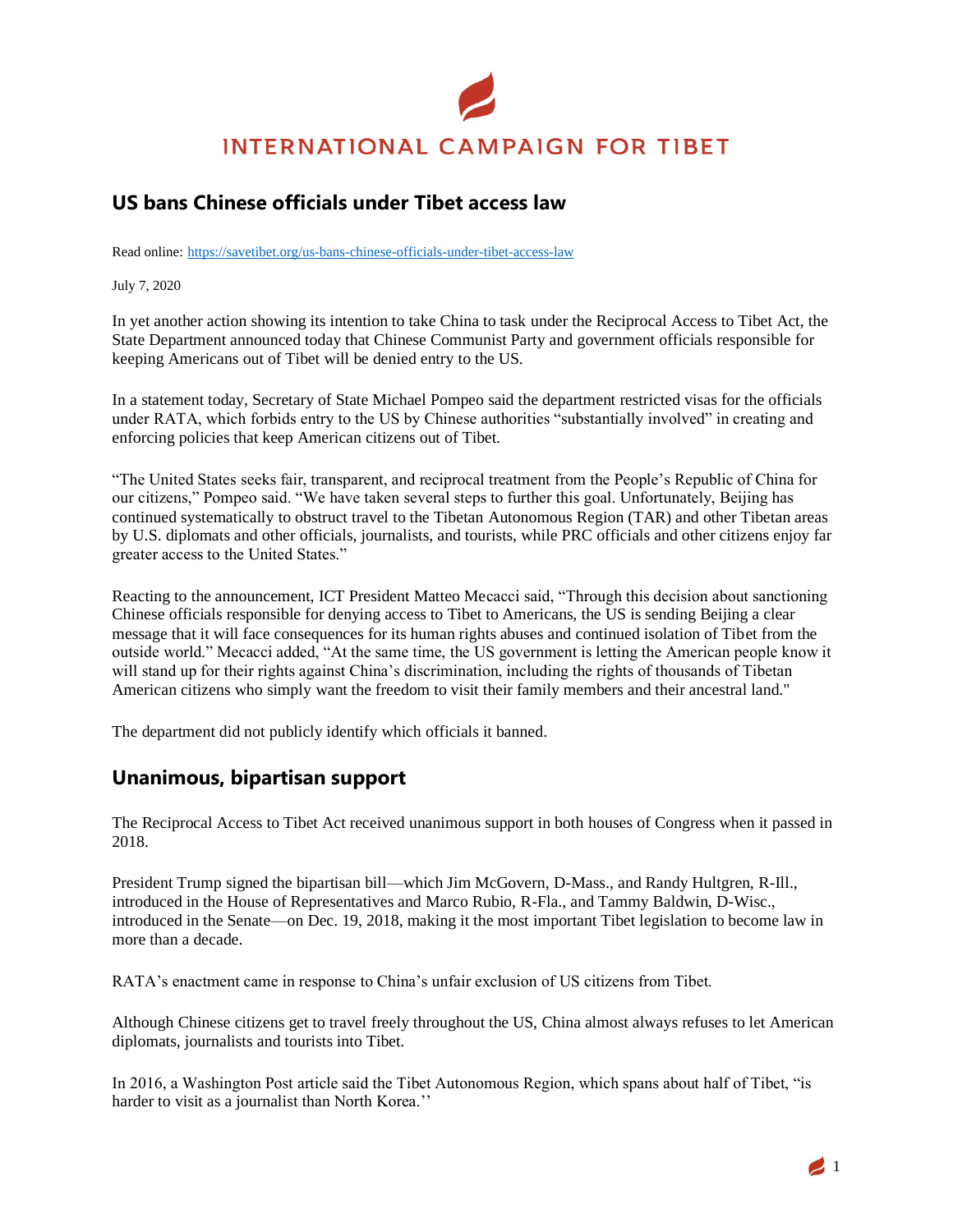The few Americans who are able to visit Tibet have to travel on government-approved tours that hide the truth of China's severe human rights violations against the Tibetan people.

The situation is worst of all for thousands of Tibetan Americans, who face racial discrimination at Chinese embassies and consulates before their requests to visit their homeland—and the family members they had to leave behind—are cruelly rejected.

### **Furious Chinese response**

As a first step in implementing RATA, the State Department released a report in March 2019 saying China "systematically impeded" American travel to Tibet in 2018.

The Chinese government responded to the report with fury. A foreign ministry spokesperson said the "the Chinese side will never accept it."

Those comments echoed China's response when RATA passed Congress. At that time, a government spokeswoman said China "resolutely opposed" the law.

## **Growing calls for reciprocity**

Despite China's anger, calls for reciprocal access to Tibet are growing.

Last month, 57 parliamentarians from 19 European countries published an op-ed calling on their governments to pass their own versions of RATA. British Conservative Party MP Tim Loughton introduced such a bill in the UK on Monday, June 6, the 85th birthday of the Dalai Lama.

The op-ed followed an opinion piece from Josep Borrell, the EU high representative for foreign affairs and vice president of the EU Commission, who said the focus of the EU-China relationship should be "trust, transparency, and reciprocity."

In addition, President Trump has repeatedly called for "fair and reciprocal treatment" from China.

#### *Statement from Secretary of State Michael R. Pompeo:*

"The United States seeks fair, transparent, and reciprocal treatment from the People's Republic of China for our citizens. We have taken several steps to further this goal. Unfortunately, Beijing has continued systematically to obstruct travel to the Tibetan Autonomous Region (TAR) and other Tibetan areas by U.S. diplomats and other officials, journalists, and tourists, while PRC officials and other citizens enjoy far greater access to the United States.

"Therefore, today I am announcing visa restrictions on PRC government and Chinese Communist Party officials determined to be "substantially involved in the formulation or execution of policies related to access for foreigners to Tibetan areas," pursuant to the Reciprocal Access to Tibet Act of 2018. Access to Tibetan areas is increasingly vital to regional stability, given the PRC's human rights abuses there, as well as Beijing's failure to prevent environmental degradation near the headwaters of Asia's major rivers.

"The United States will continue to work to advance the sustainable economic development, environmental conservation, and humanitarian conditions of Tibetan communities within the People's Republic of China and abroad. We also remain committed to supporting meaningful autonomy for Tibetans, respect for their fundamental and unalienable human rights, and the preservation of their unique religious, cultural, and